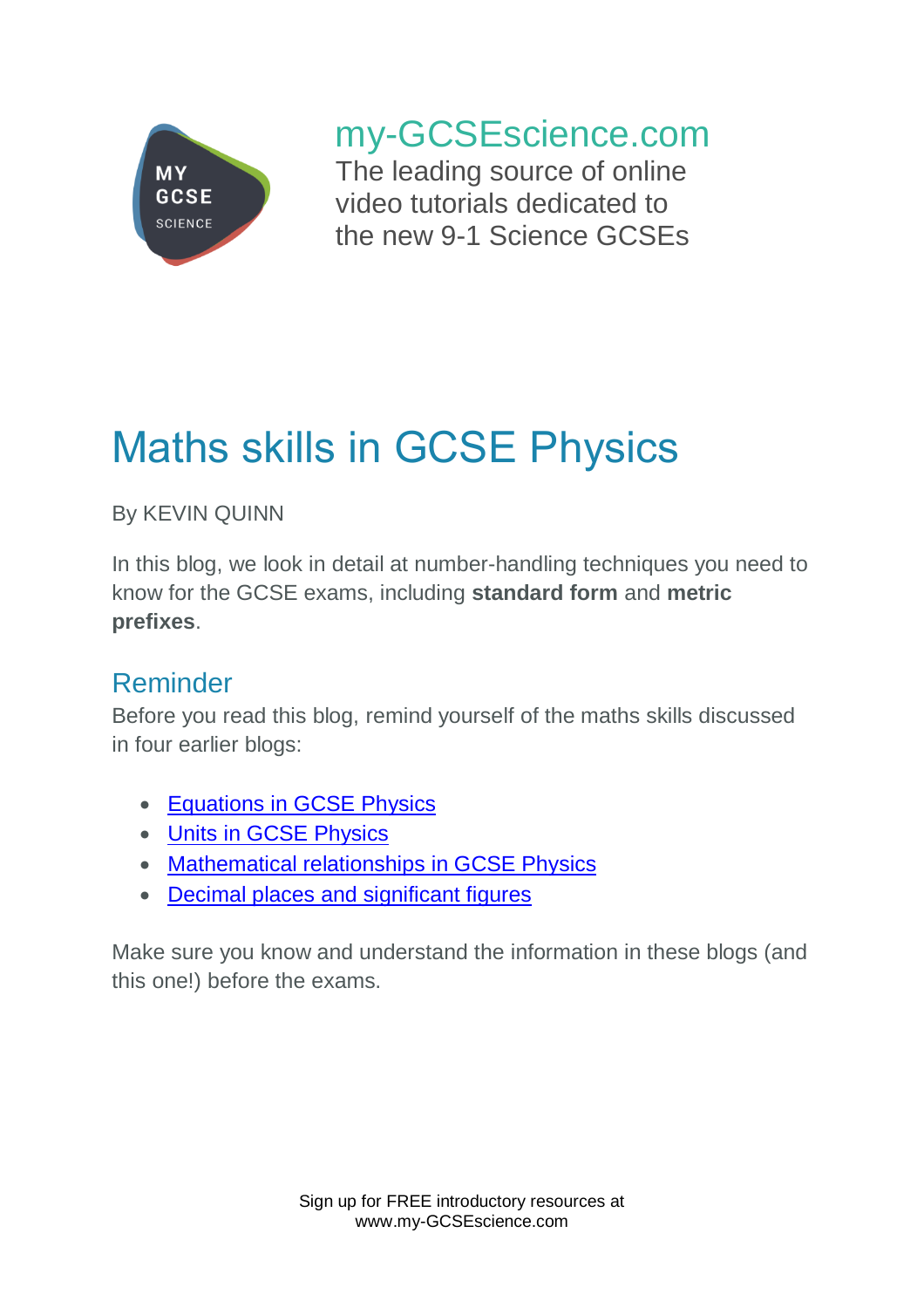### Standard form

Physics is the subject of everything, from the very small (such as atoms) to the absolutely enormous (such as galaxies). The problem is that writing down really small or really large numbers can be tricky, and it's easy to make mistakes. For this reason, we often use *standard form* in physics.

To write a number in standard form, we just need to make it look like this:

$$
A\,\times\,10^B
$$

where A is a number between 1 and 10 ( $1 \leq A < 10$  to be precise) and B is a positive or negative whole number.

**EXAMPLE 1**. Write 300,000,000 m/s in standard form.

**SOLUTION**. Work out how many places the decimal point has to be moved to produce a number between 1 and 10. If we move the decimal point (which is at the end of the number) 8 places to the *left*, we end up with 3.

We then have to multiply this by 10 to the power of the number of places moved, which gets us to the final answer of  $3 \times 10^8$  m/s. Another way of doing this question is to first write 300,000,000 as  $3 \times 100,000,000$ . Because 100,000,000 = 10<sup>8</sup>, we can then write our final answer as  $3 \times 10^8$  m/s.

**EXAMPLE 2**. Write 0.00072 s in standard form.

**SOLUTION**. To write 0.00072 in standard form, we have to work out by how many places the decimal point has to be moved to produce a number between 1 and 10.

Here, we need to move the decimal point 4 places to the *right* to end up with 7.2. The fact that we've moved it 4 places to the *right* means that we have to multiply 7.2 by 10<sup>-4</sup> to end up with the correct answer of 7.2  $\times$  10<sup>-4</sup> s.

From the above examples, you can see that:

- when the number is *GREATER* **than 10**, to write it in standard form the 10 in our final answer will be raised to the power of a *POSITIVE* whole number
- when the number is *LESS* **than 1**, the 10 in our final answer will be raised to the power of a *NEGATIVE* whole number.